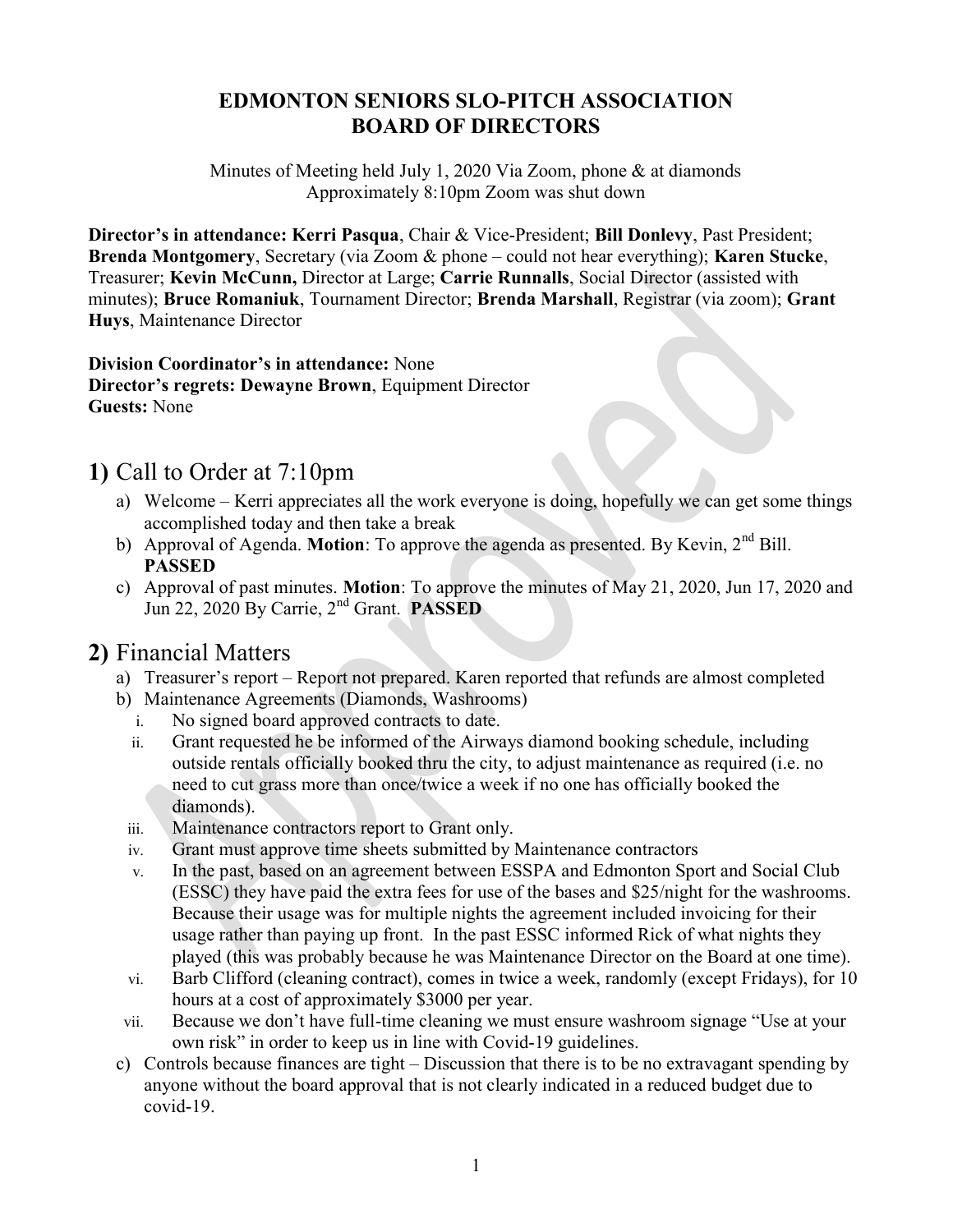### 3) New Business

- a) Non-member use of facilities- Motion: To send letter re non-members using facilities to all current members and 2019 members per attached. By Carrie,  $2<sup>nd</sup>$  Bill. **PASSED**
- b) Keys & codes
	- i. Kerri confirmed that keys went missing Jun 22, 2020. Discussion ensued about too many members and past members having access and the possibility of liability and loss of equipment. Karen reported power to keypads was removed by removing batteries and keys were required. Concern over outdated keypads (require Windows 7 which is no longer supported) and the time/cost required to update codes. Kerri reported insurance covers \$5000 with a \$500 deductible if keys went missing and we had to re-key. Motion: Research insurance policy into replacing locks due to missing/stolen keys. By Grant, 2<sup>nd</sup> Bruce. **PASSED.** Grant will do this.
	- ii. Access Controls needed Need a record of who has access with what codes. Need people to sign a document that they have access as long as they are a member in good standing and only for the purposes of the association, any other use is a violation, the requirement to return keys and no longer use access codes if no longer a member. This will provide the option for recourse if required
- b) Non-paying members

Associate Member: A search did not find a definition of Associate Member, what was required to be an associate member or what privileges if any an associate member had. Associate member privileges, if any, were not finalized.

Motion: An Associate Member is defined as a high contributing non-player (i.e. board member, coach/manager) By Grant, 2<sup>nd</sup> Kevin. **PASSED** 

Lifetime members: A Lifetime member is voted in by the ESSPA board, have no voting privileges, and receive free playing registration. Brenda Montgomery will share information on the requirements to become a lifetime member and some history.

- c) Diamond Rentals
	- i. Who city to report to Bill, who will prepare a spreadsheet for Grant
- d) ESSPA Diamond Bookings
	- i.  $CH diamond 1 Tuesday$ , Thurs 6-7:30, second time slot for make-up games as light allows. They also asked for the early time slot Mon-Thurs for first 2 weeks of September. Bill will look into this.
	- ii.  $HB$  diamond 3 Tues, Wed, Thurs 6-7:30, second time slot for rain outs
- e) ESSPA Mini League Rules
	- i. Coaches will be provided with binders to include items such as division or cohort rules, Covid-19 Rules, current SPN rule book, ESSPA code of conduct, Coach/Manager Job description.
	- ii. Karen asked about increasing our membership by allowing teams to enter or having small groups that could be drafted into teams. TABLED
- f) Tournaments
	- i. SPN Will ESSPA host the 2016 60+ Nationals. TABLED
	- ii. SPN insurance refund Karen requested, if the refund is by cheque, that it be spent to her home address. Kerri will check on this.
	- iii. Peter Brown volunteered to be the SPN representative for ESSPA. TABLED
- g) Board positions
	- i. Missing Board members any recommendations to fill these positions?